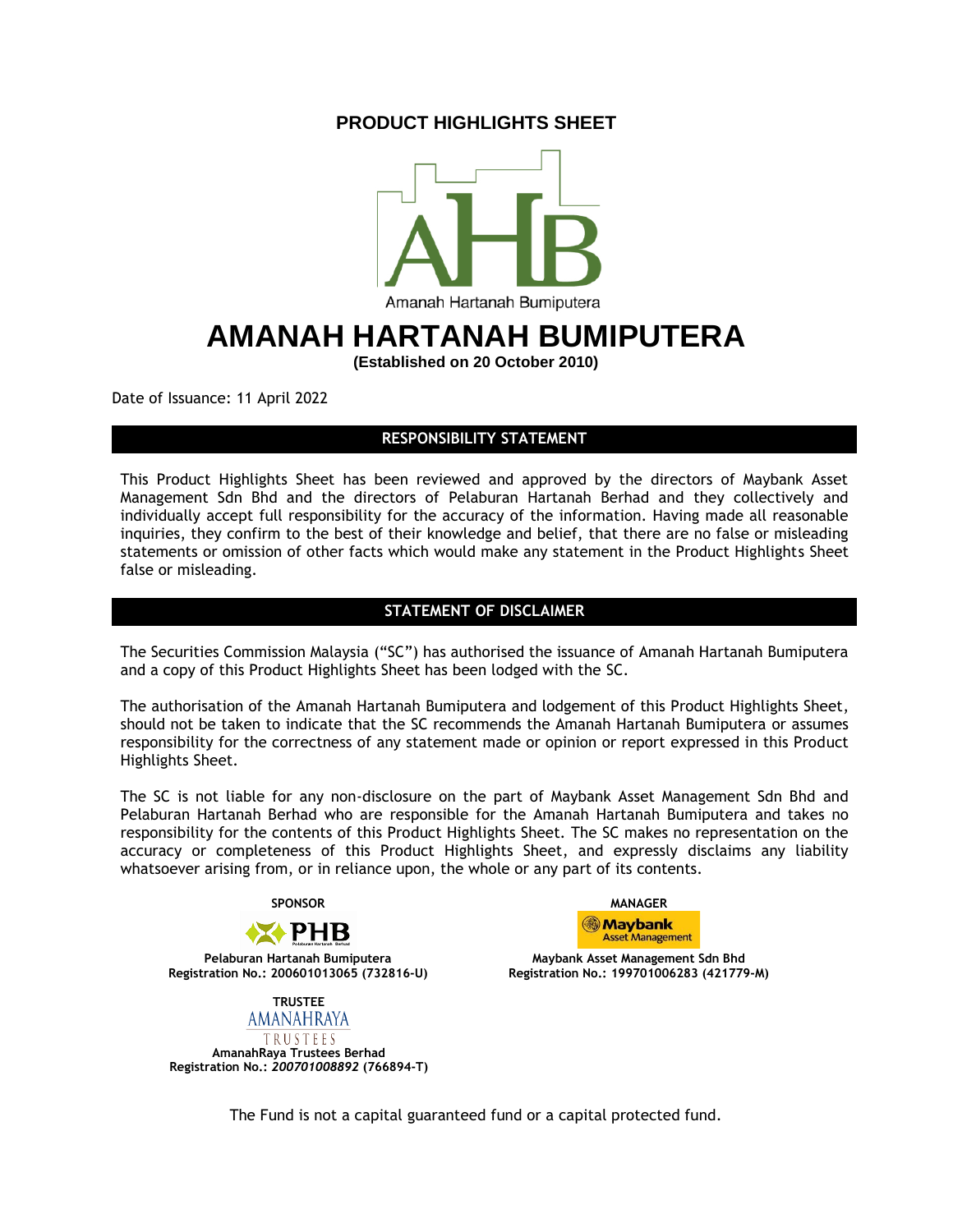**This Product Highlights Sheet only highlights the key features and risks of the Amanah Hartanah Bumiputera. Investors are advised to request, read and understand the disclosure documents before deciding to invest.**

| 1. | AMANAH HARTANAH BUMIPUTERA ("AHB")<br>The salient features of the Fund:                                                                                                                                  |                      |                                                                                                                                                                                                                                                                                                                                                                                                                                                                                                         |  |  |  |
|----|----------------------------------------------------------------------------------------------------------------------------------------------------------------------------------------------------------|----------------------|---------------------------------------------------------------------------------------------------------------------------------------------------------------------------------------------------------------------------------------------------------------------------------------------------------------------------------------------------------------------------------------------------------------------------------------------------------------------------------------------------------|--|--|--|
|    |                                                                                                                                                                                                          |                      |                                                                                                                                                                                                                                                                                                                                                                                                                                                                                                         |  |  |  |
|    | Name of the Fund                                                                                                                                                                                         |                      | Amanah Hartanah Bumiputera ("AHB" or the "Fund")                                                                                                                                                                                                                                                                                                                                                                                                                                                        |  |  |  |
|    | <b>Deed</b>                                                                                                                                                                                              |                      | The Deed of the Fund dated 20 October 2010, the First Supplemental<br>Deed dated 5 January 2011, the Second Supplemental Deed dated 13<br>July 2012, the Third Supplemental Deed dated 11 September 2013, the<br>Fourth Supplemental Deed dated 7 February 2014, the Fifth<br>Supplemental Deed dated 20 March 2015, the Sixth Supplemental Deed<br>dated 5 October 2020 and any further supplemental deeds to be entered<br>into between the Sponsor, the Manager and the Trustee from time to<br>time |  |  |  |
|    | <b>Category of Fund</b>                                                                                                                                                                                  | $\ddot{\phantom{a}}$ | Real estate backed assets                                                                                                                                                                                                                                                                                                                                                                                                                                                                               |  |  |  |
|    | Sponsor                                                                                                                                                                                                  |                      | Pelaburan Hartanah Berhad ("Sponsor")                                                                                                                                                                                                                                                                                                                                                                                                                                                                   |  |  |  |
|    | Manager                                                                                                                                                                                                  |                      | Maybank Asset Management Sdn Bhd ("Manager")                                                                                                                                                                                                                                                                                                                                                                                                                                                            |  |  |  |
|    | <b>Trustee</b>                                                                                                                                                                                           |                      | AmanahRaya Trustees Berhad ("Trustee")                                                                                                                                                                                                                                                                                                                                                                                                                                                                  |  |  |  |
|    |                                                                                                                                                                                                          |                      | <b>PRODUCT SUITABILITY</b>                                                                                                                                                                                                                                                                                                                                                                                                                                                                              |  |  |  |
| 2. | Who is this product suitable for?                                                                                                                                                                        |                      |                                                                                                                                                                                                                                                                                                                                                                                                                                                                                                         |  |  |  |
|    | The Fund may appeal to investors who:<br>(i) have a long-term investment horizon;<br>(ii) seek capital preservation;<br>(iii) seek regular income; and<br>(iv) have low risk tolerance.                  |                      |                                                                                                                                                                                                                                                                                                                                                                                                                                                                                                         |  |  |  |
|    |                                                                                                                                                                                                          |                      | <b>SHARIAH COMPLIANT</b>                                                                                                                                                                                                                                                                                                                                                                                                                                                                                |  |  |  |
|    | 3. The Fund has been certified as Shariah-compliant by the panel of Shariah advisers appointed for the<br>Fund and the Shariah Advisory Council of the SC has no objection to the structure of the Fund. |                      |                                                                                                                                                                                                                                                                                                                                                                                                                                                                                                         |  |  |  |
|    | <b>KEY PRODUCT FEATURES</b>                                                                                                                                                                              |                      |                                                                                                                                                                                                                                                                                                                                                                                                                                                                                                         |  |  |  |
|    | 4. What am I investing in?                                                                                                                                                                               |                      |                                                                                                                                                                                                                                                                                                                                                                                                                                                                                                         |  |  |  |
|    | Price per Unit                                                                                                                                                                                           |                      | The price of a unit is fixed at RM1.00                                                                                                                                                                                                                                                                                                                                                                                                                                                                  |  |  |  |
|    | Investment<br>Objective                                                                                                                                                                                  |                      | The Fund seeks to provide Unit Holders with a regular and consistent<br>income stream whilst preserving Unit Holders' investment capital                                                                                                                                                                                                                                                                                                                                                                |  |  |  |
|    | Investment<br><b>Strategies</b>                                                                                                                                                                          |                      | The Fund will seek to achieve its investment objective by investing<br>primarily in the beneficial ownership of real estate in Malaysia acquired<br>from the Sponsor or its affiliates in particular commercial properties<br>including but not limited to office buildings, shopping complexes,<br>commercial centres, logistics and industrial complexes. The Fund will<br>also invest in Islamic money market instruments and hold cash to meet<br>its liquidity requirements                        |  |  |  |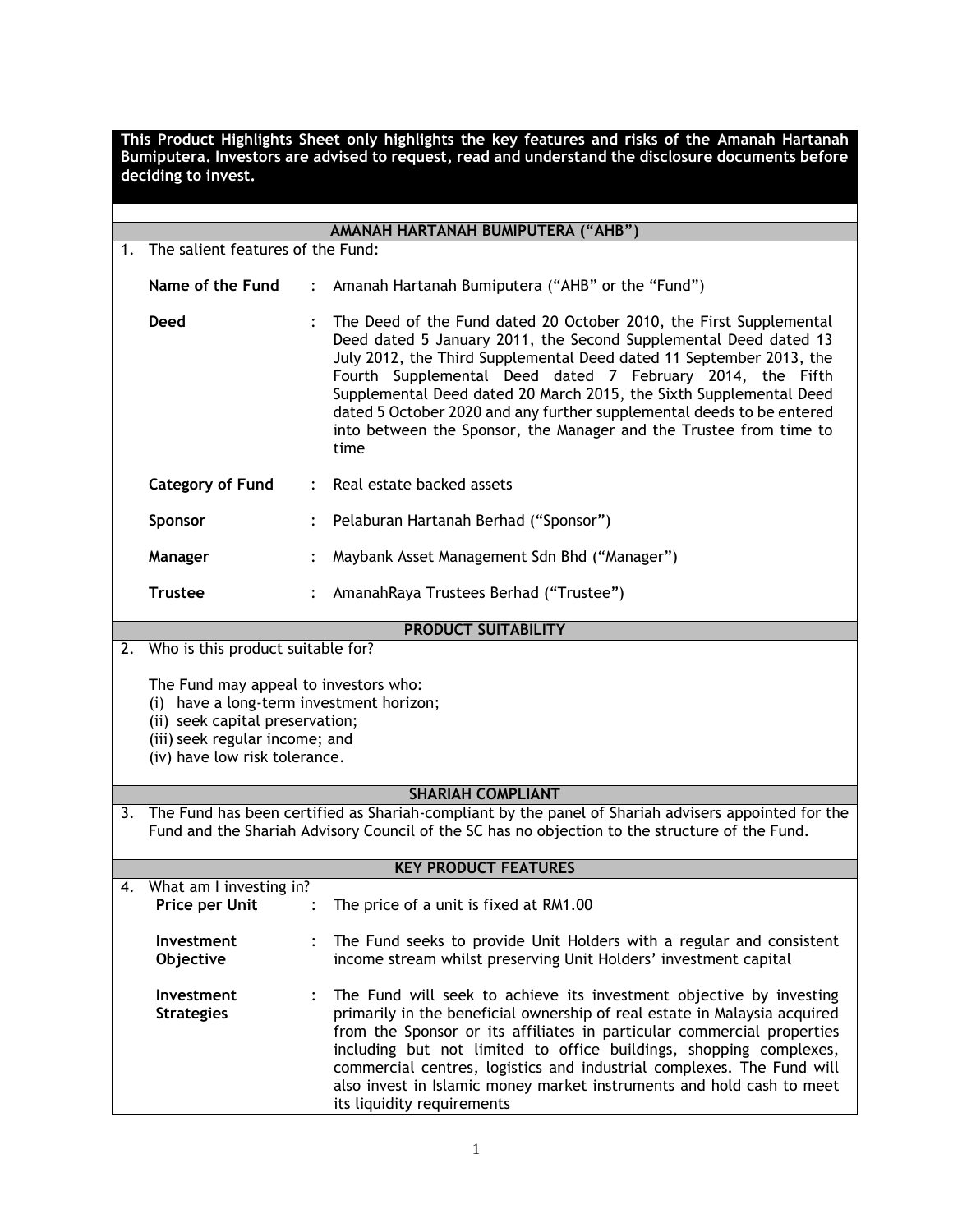| <b>Assets Allocation</b>        |                                                                                                         | <b>Investments</b>                                                                                                                                                                                                                                                                                                                                                    | Limits                                                                                                                                                                                                                                                                                                                                                                                                                                                                                                                              |  |  |  |
|---------------------------------|---------------------------------------------------------------------------------------------------------|-----------------------------------------------------------------------------------------------------------------------------------------------------------------------------------------------------------------------------------------------------------------------------------------------------------------------------------------------------------------------|-------------------------------------------------------------------------------------------------------------------------------------------------------------------------------------------------------------------------------------------------------------------------------------------------------------------------------------------------------------------------------------------------------------------------------------------------------------------------------------------------------------------------------------|--|--|--|
|                                 |                                                                                                         | beneficial<br>Investment<br>in<br>ownership of real estate in<br>Malaysia which are Shariah-<br>compliant; and<br>Cash and any other money<br>market instruments which are<br>Shariah-compliant                                                                                                                                                                       | 34% to 100% of the Fund's VOF<br>may be invested in beneficial<br>ownership of real estate in<br>Malaysia; and<br>0% to 66% of the Fund's VOF<br>٠<br>may be invested in cash and<br>any other<br>money<br>market<br>instruments<br>which<br>are<br>Shariah-compliant                                                                                                                                                                                                                                                               |  |  |  |
| Performance<br><b>Benchmark</b> |                                                                                                         | 12-months Islamic Fixed Deposit-i of Maybank Islamic Berhad<br>Information on the benchmark can be obtained at www.maybank2u.com.my                                                                                                                                                                                                                                   |                                                                                                                                                                                                                                                                                                                                                                                                                                                                                                                                     |  |  |  |
| Eligibility                     | $\ddot{\cdot}$                                                                                          | (i) Malaysian Bumiputera:<br>(a) Akaun Dewasa (18 years and above);<br>minor must be Malaysian Bumiputera);<br>conversion process, if they have not done so already.                                                                                                                                                                                                  | (b) Akaun Remaja* (For minor age three (3) months and above but<br>below 18 years under the name of a legal guardian. Legal<br>guardian must be 18 years and above. Both legal guardian and<br>*Note: With effect from 1 July 2021, all Akaun Remaja will be<br>automatically converted to Akaun Dewasa (single account status)<br>upon the minor reaching the age of 18 years old. The legal<br>guardian of all the Akaun Remaja opened before this date are<br>advised to consult AHB's authorised distributors to facilitate the |  |  |  |
|                                 |                                                                                                         | Bumiputera institution <sup>Note (1)</sup> ; and<br>(ii)<br>(iii) Others as specified by the deed<br>Manager, in consultation with the Sponsor.                                                                                                                                                                                                                       | Note (1): Any sale of units to Bumiputera institution is by invitation from the                                                                                                                                                                                                                                                                                                                                                                                                                                                     |  |  |  |
| <b>Distribution Policy</b>      | $\ddot{\cdot}$                                                                                          | date Note (2) are entitled for the distribution.                                                                                                                                                                                                                                                                                                                      | Distributions may be made from the income of the Fund at the election<br>of the Manager in consultation with the Sponsor, on a semi-annual basis<br>or at such other times as the Manager in its sole discretion may<br>determine, subject to approval from the Trustee. Only Unit Holders<br>whose names appear on the register of Unit Holders on the entitlement<br>Note (2) 31 March and 30 September or such other date as may be determined by                                                                                |  |  |  |
|                                 |                                                                                                         | the Manager                                                                                                                                                                                                                                                                                                                                                           |                                                                                                                                                                                                                                                                                                                                                                                                                                                                                                                                     |  |  |  |
|                                 |                                                                                                         | <b>KEY RISKS</b>                                                                                                                                                                                                                                                                                                                                                      |                                                                                                                                                                                                                                                                                                                                                                                                                                                                                                                                     |  |  |  |
| 5.                              | Below are the specific risks associated with the Fund which may cause significant losses if they occur: |                                                                                                                                                                                                                                                                                                                                                                       |                                                                                                                                                                                                                                                                                                                                                                                                                                                                                                                                     |  |  |  |
| Liquidity risk                  |                                                                                                         | This refers to the ease with which an investment can be disposed at or near its<br>fair value. As the Fund primarily invests in the beneficial ownership of Real Estate<br>Assets, the Fund is exposed to high liquidity risk as it may not be possible to<br>immediately sell the beneficial ownership of the Real Estate Assets at the<br>prevailing market prices. |                                                                                                                                                                                                                                                                                                                                                                                                                                                                                                                                     |  |  |  |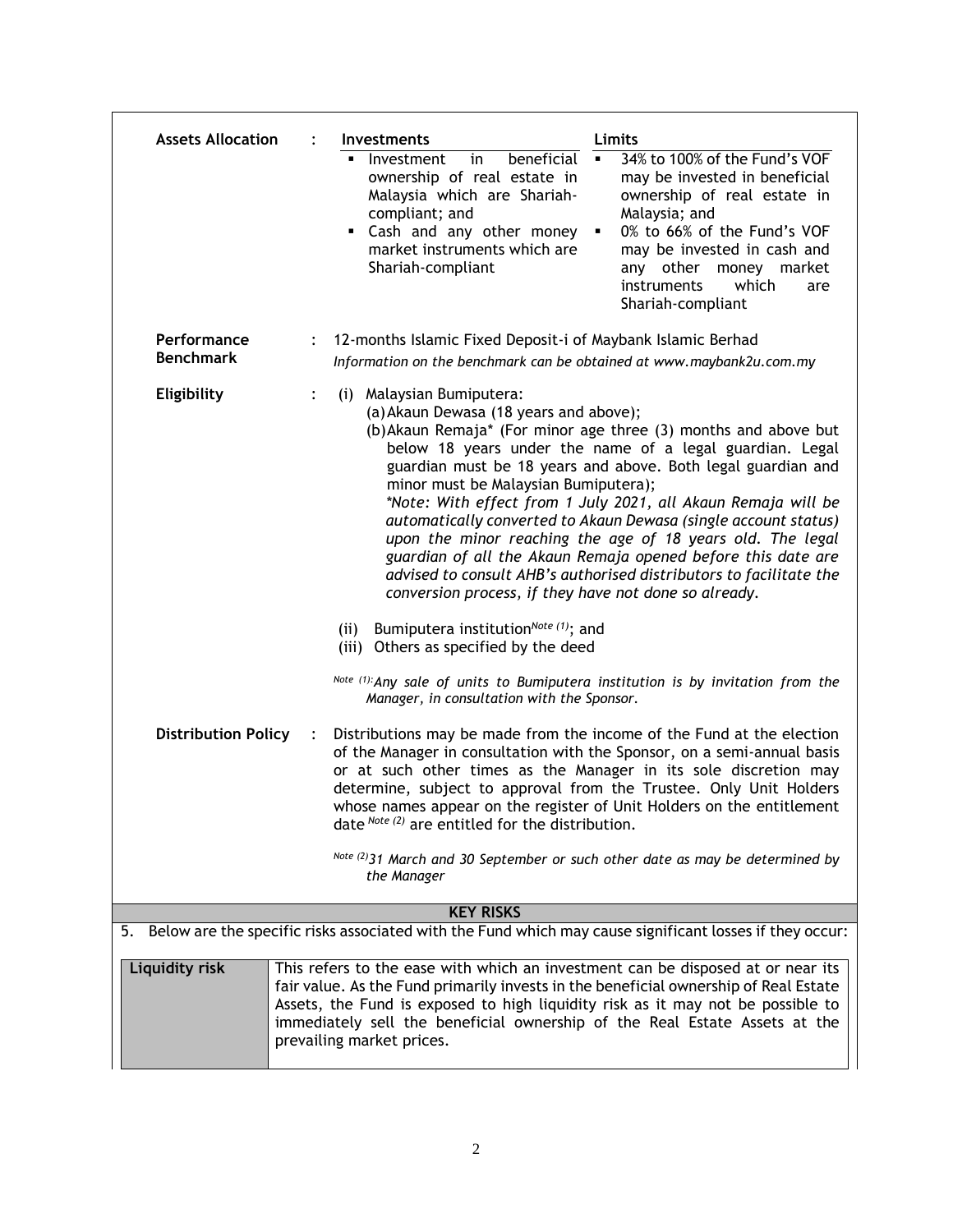| <b>Profit rate risk</b>                                    | Increase in prevailing profit rates will cause the Fund's investment in Islamic<br>money market instruments to decline in value. This loss is however not realised<br>unless the Manager is forced to sell before maturity.                                                                                                                                                                                                                                                                                                                                                                                                                                                                                                                                                                                                                                                                                                                                                                                                                                                                                                                                                                                                                                                                                                                                                                                                                                                    |
|------------------------------------------------------------|--------------------------------------------------------------------------------------------------------------------------------------------------------------------------------------------------------------------------------------------------------------------------------------------------------------------------------------------------------------------------------------------------------------------------------------------------------------------------------------------------------------------------------------------------------------------------------------------------------------------------------------------------------------------------------------------------------------------------------------------------------------------------------------------------------------------------------------------------------------------------------------------------------------------------------------------------------------------------------------------------------------------------------------------------------------------------------------------------------------------------------------------------------------------------------------------------------------------------------------------------------------------------------------------------------------------------------------------------------------------------------------------------------------------------------------------------------------------------------|
| <b>Counterparty risk</b>                                   | The Sponsor or its affiliates may not honour its contractual obligations under the<br>transaction documents. These include its obligations to pay the lease rental for<br>the Real Estate Assets, to repurchase the units from the Manager pursuant to a<br>repurchase request by a Unit Holder, and to pay the Exercise Price upon exercise<br>of a purchase undertaking, sale undertaking or substitution undertaking.                                                                                                                                                                                                                                                                                                                                                                                                                                                                                                                                                                                                                                                                                                                                                                                                                                                                                                                                                                                                                                                       |
| Adequacy of<br>coverage                                    | The Lease Assets could suffer physical damage caused by fire, flood, earthquake<br>or other causes or the Sponsor may suffer a public liability claim, which may<br>result in losses (including loss of rent), and may not be fully compensated by<br>takaful. In addition, certain types of risks (such as risk of war and terrorist acts)<br>may be uninsurable or the cost of takaful may be prohibitive when compared to<br>the risk. Should an uninsured loss or a loss in excess of insured limits occur, the<br>Sponsor could lose the anticipated future revenue from that Lease Assets. No<br>assurance can be given that material losses in excess of insurance proceeds will<br>not occur in the future.                                                                                                                                                                                                                                                                                                                                                                                                                                                                                                                                                                                                                                                                                                                                                            |
| Non-registration<br>of the transfer of<br>the Lease Assets | Since the Fund invests in the beneficial ownership of the Real Estate Assets, the<br>Trustee will not become the registered proprietor of the Real Estate Assets unless<br>the Sponsor defaults in its obligation to purchase the beneficial ownership under<br>the purchase undertaking, sale undertaking or substitution undertaking or upon<br>termination of the Fund. In such events, it will become necessary for the Trustee<br>to dispose of any or all of the Real Estate Assets (and in the case where the Real<br>Estate Asset is held under master title, the Trustee may assign its rights as<br>beneficial owner of the Real Estate Assets) and in order to do so the Trustee must<br>be able to either register in its own name or transfer or assign (as the case may<br>be) such Real Estate Assets to a third party purchaser. As part of the assets<br>purchase agreements, the original title deeds and memorandum of transfers (and<br>in the case where the Real Estate Asset is held under master title, the deed of<br>assignment of such Real Estate Asset) (together with documents necessary to<br>effect transfer) have been deposited with the Trustee to hold in escrow and the<br>Trustee has also been appointed as the attorney of the Sponsor under an<br>irrevocable power of attorney. This would permit the Trustee to effect the<br>transfer or assignment of the relevant Real Estate Assets to itself or the third<br>party purchaser. |
| Risks of non-<br>renewals of<br>Lease<br><b>Agreements</b> | In the event the lease agreements are not renewed or renewed at a lower rental<br>rate than the present rate, the Fund may lose rental income from the Lease<br>Assets and this may affect the distribution of income to Unit Holders.                                                                                                                                                                                                                                                                                                                                                                                                                                                                                                                                                                                                                                                                                                                                                                                                                                                                                                                                                                                                                                                                                                                                                                                                                                         |
| <b>Early redemption</b><br>risks                           | Your investment may be compulsorily redeemed upon the Sponsor exercising its<br>clean-up option and repurchasing all units not held by the Sponsor when the<br>Sponsor holds in excess of 90% of all units in issue for a continuous period of six<br>(6) months or more.                                                                                                                                                                                                                                                                                                                                                                                                                                                                                                                                                                                                                                                                                                                                                                                                                                                                                                                                                                                                                                                                                                                                                                                                      |
| Shariah non-<br>compliance risk                            | There is a risk that a currently held Real Estate Asset will be reclassified as<br>Shariah non-compliant upon review by the panel of Shariah advisers. This may<br>occur in the event that the lease rental derived from the activities which are not<br>in accordance with the Shariah principles. Thus, the Fund will not benefit from<br>any lease rental received from the Lease Asset after the reclassification of the                                                                                                                                                                                                                                                                                                                                                                                                                                                                                                                                                                                                                                                                                                                                                                                                                                                                                                                                                                                                                                                   |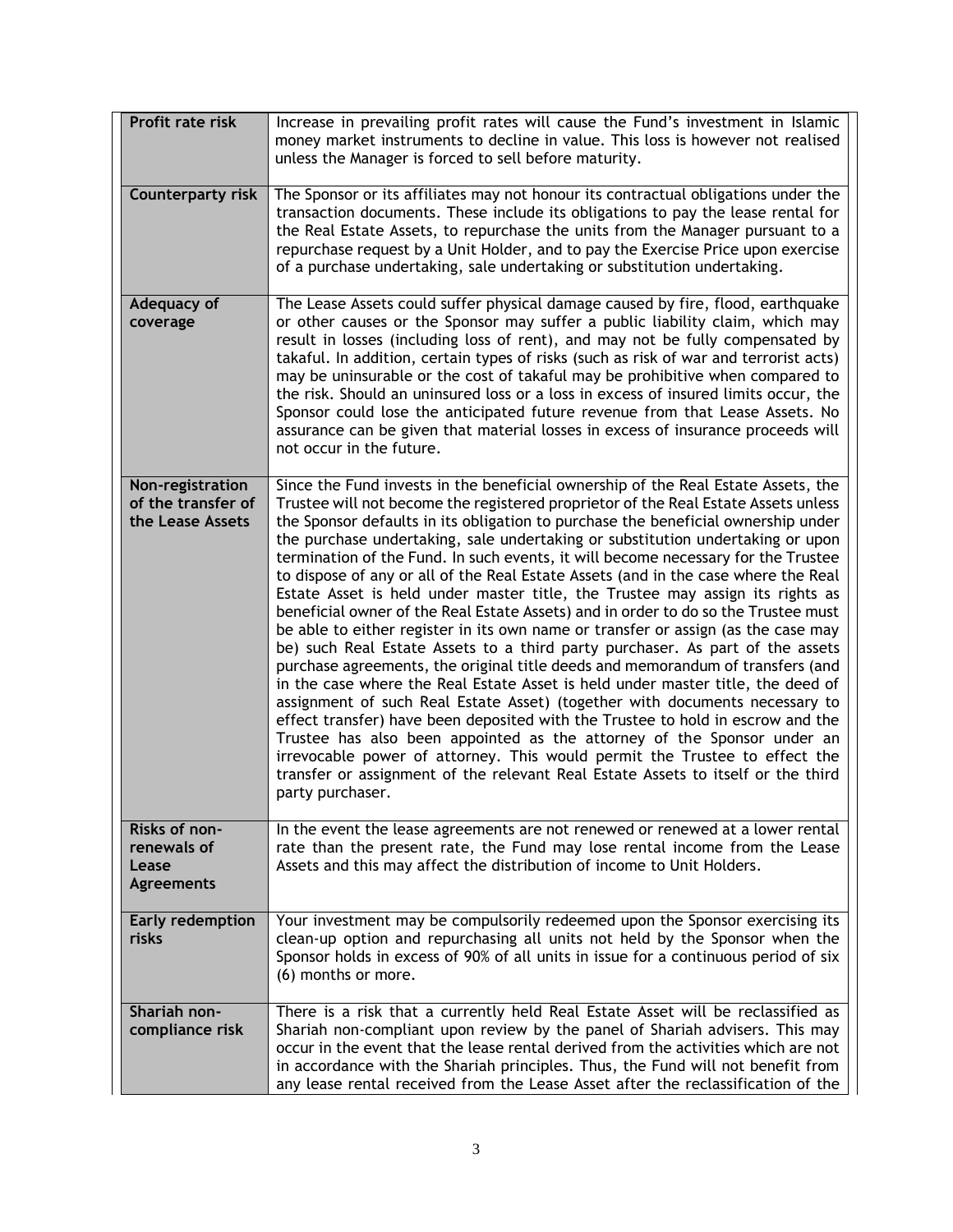|    | Lease Asset. As a result thereof, the lease rental will be channelled to any<br>charitable bodies as advised by the panel of Shariah advisers.                                                                                                                                                                                                                                                                                                                  |  |                                                                                                                                                                                                                                                                                                                                                                                                                                                                                                                                                                                              |  |  |  |
|----|-----------------------------------------------------------------------------------------------------------------------------------------------------------------------------------------------------------------------------------------------------------------------------------------------------------------------------------------------------------------------------------------------------------------------------------------------------------------|--|----------------------------------------------------------------------------------------------------------------------------------------------------------------------------------------------------------------------------------------------------------------------------------------------------------------------------------------------------------------------------------------------------------------------------------------------------------------------------------------------------------------------------------------------------------------------------------------------|--|--|--|
|    | Note: If your investments are made through an institutional unit trust scheme adviser ("Distributor")<br>which adopts the nominee system of ownership, you would not be deemed to be a Unit Holder under the<br>deed and as a result, your rights as an investor may be limited. Accordingly, we will only recognize the<br>Distributor as a Unit Holder of the Fund and the Distributor shall be entitled to all the rights conferred<br>to it under the deed. |  |                                                                                                                                                                                                                                                                                                                                                                                                                                                                                                                                                                                              |  |  |  |
|    |                                                                                                                                                                                                                                                                                                                                                                                                                                                                 |  | <b>CHARGES AND FEES</b>                                                                                                                                                                                                                                                                                                                                                                                                                                                                                                                                                                      |  |  |  |
|    | Fund:                                                                                                                                                                                                                                                                                                                                                                                                                                                           |  | 6. This table describes the charges that you may directly incur when you buy or sell the units of the                                                                                                                                                                                                                                                                                                                                                                                                                                                                                        |  |  |  |
|    | <b>Charges</b>                                                                                                                                                                                                                                                                                                                                                                                                                                                  |  | %/RM                                                                                                                                                                                                                                                                                                                                                                                                                                                                                                                                                                                         |  |  |  |
|    | <b>Sales Charge</b>                                                                                                                                                                                                                                                                                                                                                                                                                                             |  | Currently, the Manager does not impose any sales charge whenever you<br>buy the units.                                                                                                                                                                                                                                                                                                                                                                                                                                                                                                       |  |  |  |
|    | Repurchase<br>Charge                                                                                                                                                                                                                                                                                                                                                                                                                                            |  | : Currently, the Manager does not impose any repurchase charge whenever<br>you sell the units.                                                                                                                                                                                                                                                                                                                                                                                                                                                                                               |  |  |  |
| 7. | Fund:                                                                                                                                                                                                                                                                                                                                                                                                                                                           |  | This table describes the fees and expenses that you may indirectly incur when you invest in the                                                                                                                                                                                                                                                                                                                                                                                                                                                                                              |  |  |  |
|    | Fees                                                                                                                                                                                                                                                                                                                                                                                                                                                            |  | %/RM                                                                                                                                                                                                                                                                                                                                                                                                                                                                                                                                                                                         |  |  |  |
|    | Annual<br><b>Management Fee</b>                                                                                                                                                                                                                                                                                                                                                                                                                                 |  | Up to a maximum of 1.00% per annum of the VOF, calculated and accrued<br>daily, as may be agreed between the Trustee and the Manager.                                                                                                                                                                                                                                                                                                                                                                                                                                                        |  |  |  |
|    | Annual<br>Trustee :<br>Fee                                                                                                                                                                                                                                                                                                                                                                                                                                      |  | Up to 0.08% per annum of the VOF, subject to minimum of RM18,000 per<br>annum.                                                                                                                                                                                                                                                                                                                                                                                                                                                                                                               |  |  |  |
|    | <b>Fund Expenses</b>                                                                                                                                                                                                                                                                                                                                                                                                                                            |  | Apart from the management fee and trustee fee, there are other annual<br>expenses involved in running the Fund, including the auditors'<br>remuneration and other relevant professional fees and costs, bank<br>charges, zakat, Shariah advisory fees, charges and expenses related to<br>the printing and distribution of annual reports and notices, as well as<br>expenses which are directly related to and necessary for the business of<br>the Fund as set out in the deed. These expenses are deducted from the<br>gross income of the Fund.                                          |  |  |  |
|    |                                                                                                                                                                                                                                                                                                                                                                                                                                                                 |  | The Trustee shall pay all payments incurred by the Sponsor in respect of<br>the services performed in relation to the Lease Assets (known as service<br>charge amount) under the service agency agreement. The service charge<br>amount is also equivalent to the additional payment payable by the<br>Sponsor to the Trustee (known as supplementary rental) under the lease<br>agreement and the service agency agreement. As the service charge<br>amount and supplementary rental are equal, the Fund will not incur any<br>additional expenses in respect of the service charge amount. |  |  |  |
|    |                                                                                                                                                                                                                                                                                                                                                                                                                                                                 |  | YOU SHOULD NOT MAKE PAYMENT IN CASH TO A UNIT TRUST CONSULTANT OR ISSUE A CHEQUE IN THE NAME OF A<br>UNIT TRUST CONSULTANT.                                                                                                                                                                                                                                                                                                                                                                                                                                                                  |  |  |  |
|    |                                                                                                                                                                                                                                                                                                                                                                                                                                                                 |  |                                                                                                                                                                                                                                                                                                                                                                                                                                                                                                                                                                                              |  |  |  |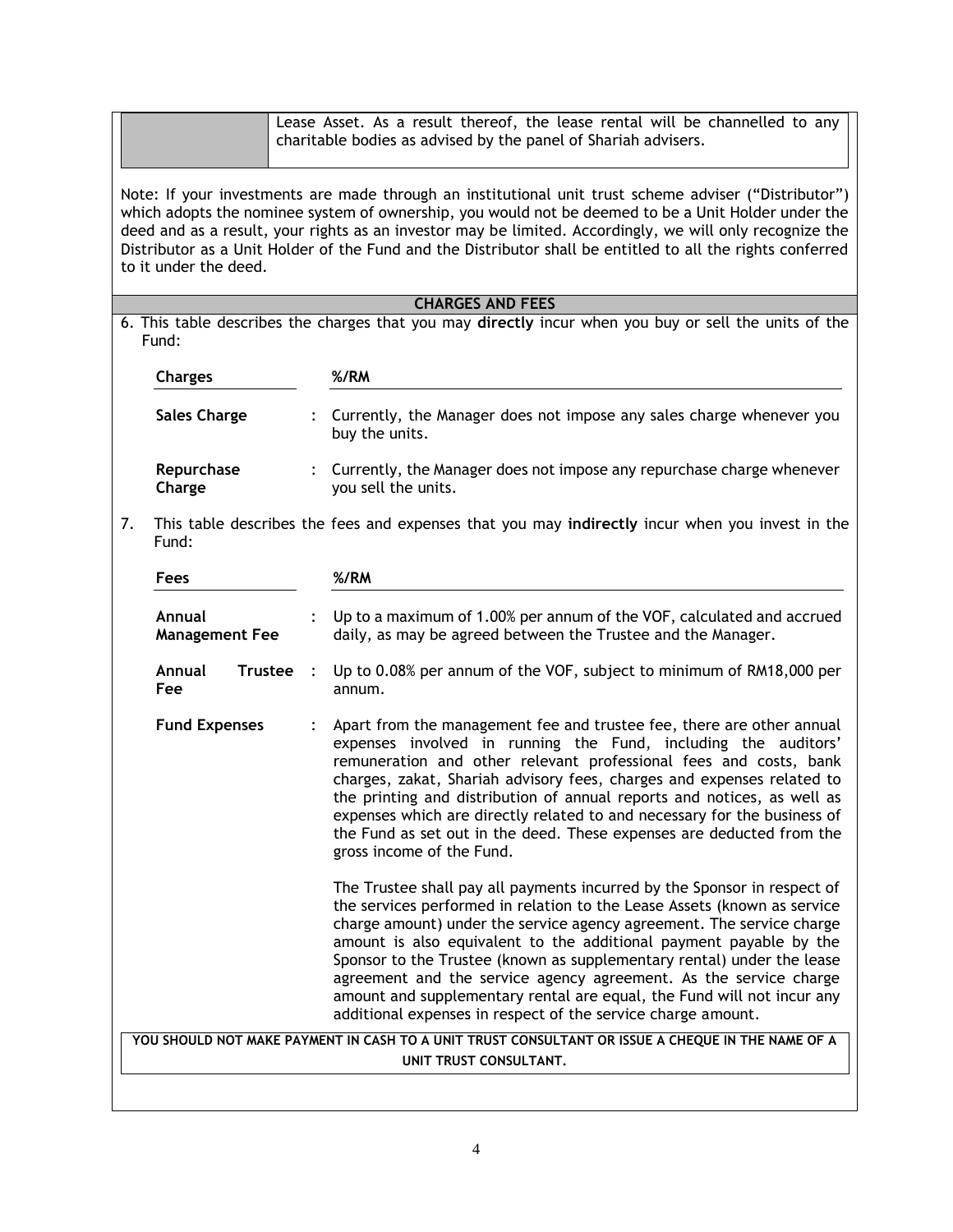| <b>TRANSACTION INFORMATION</b>                                        |                      |                                                                                                                                                                                                                                                                                                                                                                                                       |  |  |  |
|-----------------------------------------------------------------------|----------------------|-------------------------------------------------------------------------------------------------------------------------------------------------------------------------------------------------------------------------------------------------------------------------------------------------------------------------------------------------------------------------------------------------------|--|--|--|
| 8.                                                                    |                      |                                                                                                                                                                                                                                                                                                                                                                                                       |  |  |  |
| Minimum<br>lnitial :<br>Investment                                    |                      | (i) Individual - 100 units; and<br>(ii) Bumiputera institution - 250,000 units Note (3).                                                                                                                                                                                                                                                                                                              |  |  |  |
| <b>Maximum Investment</b>                                             |                      | (i) Individual - 500,000 units; and<br>(ii) Bumiputera institution - Up to 50% of the size of the Fund Note (3).                                                                                                                                                                                                                                                                                      |  |  |  |
|                                                                       |                      | Note $(3)$<br>Subject to availability of the units.                                                                                                                                                                                                                                                                                                                                                   |  |  |  |
|                                                                       |                      | The Manager has the discretion to vary the limit on investment by any individual<br>and/or Bumiputera institution.                                                                                                                                                                                                                                                                                    |  |  |  |
| Additional :<br><b>Minimum</b><br>Investment                          |                      | (i) Individual - 50 units; and<br>(ii) Bumiputera institution - to be determined by the Manager and the<br>Sponsor.                                                                                                                                                                                                                                                                                   |  |  |  |
| <b>Balance</b><br><b>Minimum</b><br>Requirement                       | $\mathbb{R}^2$       | Unit Holders are required to maintain a minimum balance of 100 units.<br>In the event a request to repurchase would result in a Unit Holder holding<br>less than 100 units, the Manager is entitled to repurchase all the<br>remaining units and to close the Unit Holder's account.                                                                                                                  |  |  |  |
| <b>Minimum</b><br>Repurchasing<br>of<br><b>Units/Selling of Units</b> |                      | (i) Individual - 100 units; and<br>(ii) Bumiputera institution - to be determined by the Manager and the<br>Sponsor.                                                                                                                                                                                                                                                                                  |  |  |  |
| Frequency<br><b>Repurchasing of Units</b>                             |                      | of : Once in a calendar month. Please refer to Section 2.3.6 (ii) of the<br>prospectus for further details on frequency of repurchasing of units.                                                                                                                                                                                                                                                     |  |  |  |
| <b>Cooling-off Right</b>                                              | $\ddot{\phantom{a}}$ | Not applicable.                                                                                                                                                                                                                                                                                                                                                                                       |  |  |  |
| Payment<br><b>Units</b><br>for<br>Repurchased                         | $\mathbb{R}^2$       | (i) Individual - Under the Guidelines, the payment for the repurchasing<br>of units will be made within 10 calendar days upon receipt of<br>repurchase request but the Manager will endeavour to pay on-the-<br>spot; and<br>(ii) Bumiputera institution - Payment within 10 calendar days upon<br>receipt of repurchase request.                                                                     |  |  |  |
| <b>Mode of Distribution</b>                                           |                      | Any distribution declared, at the Manager's discretion, may be in the<br>form of cash and/or units. If distribution is in the form of cash, such<br>distribution will be automatically credited into the Unit Holder's bank<br>account. Unit Holders are required to open a bank account or provide a<br>bank account number in the application form when they first invest in<br>the Fund.           |  |  |  |
|                                                                       |                      | For any distribution in the form of units, such units will be credited into<br>the Unit Holder's AHB account. If the value of distribution is 0.005 of a<br>unit and above, the Unit Holder's entitlement will be rounded up to the<br>nearest 2 decimal places, and if the value is below 0.005 of a unit, the<br>Unit Holder's entitlement will be rounded down to the nearest 2 decimal<br>places. |  |  |  |
| Switching                                                             |                      | Switching is not allowed for the Fund.                                                                                                                                                                                                                                                                                                                                                                |  |  |  |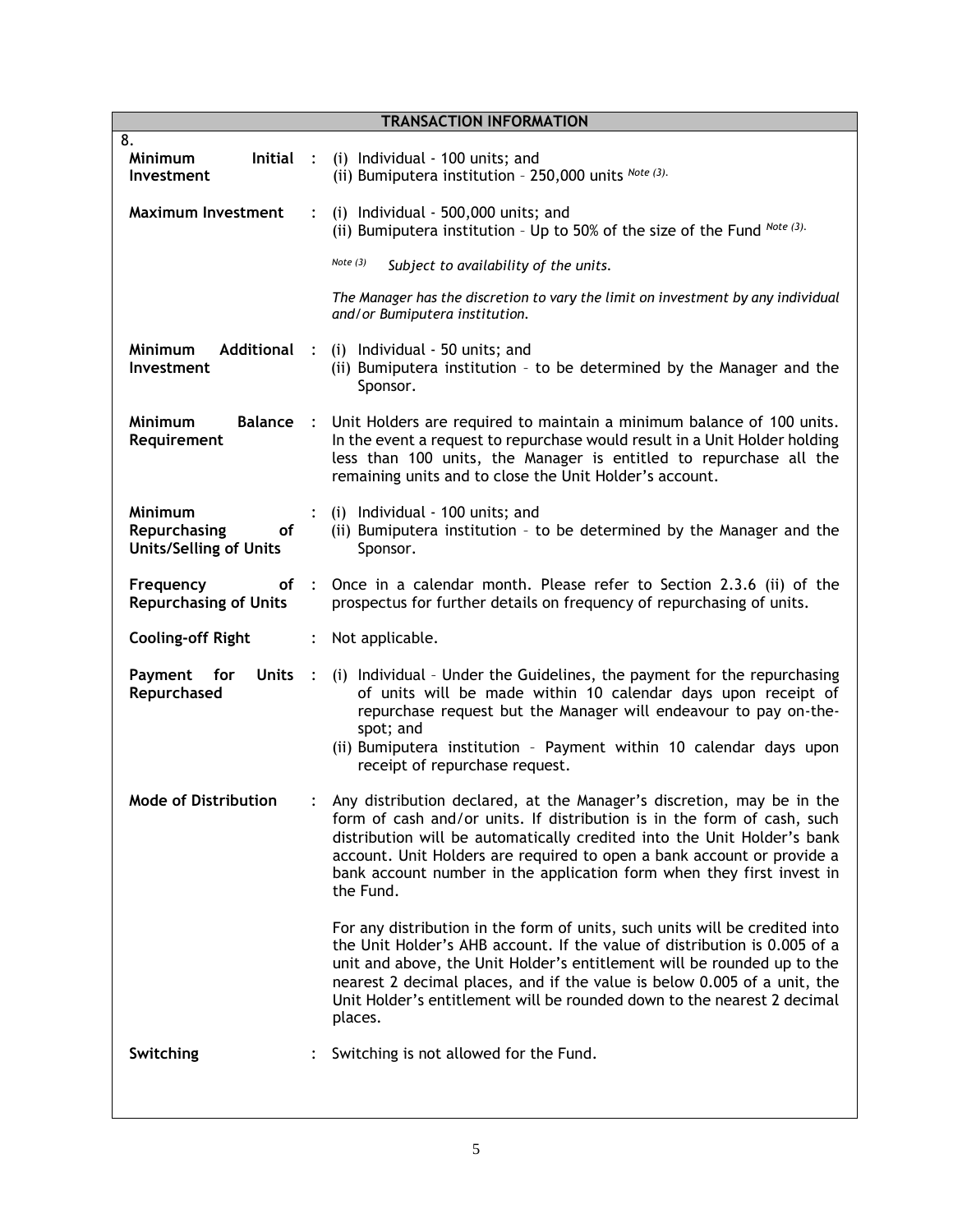**FUND PERFORMANCE**

9. The average total returns of the Fund

|                              | 1 year          |                 | 5 years         | 10 years        |  |
|------------------------------|-----------------|-----------------|-----------------|-----------------|--|
|                              | (as at $30$     | (as at $30$     | (as at $30$     | (as at $30$     |  |
|                              | September 2021) | September 2021) | September 2021) | September 2021) |  |
| AHB (%)                      | 4.30%           | 4.63%           | 5.22%           | 5.88%           |  |
| Performance<br>Benchmark (%) | 1.85%           | 2.55%           | 2.81%           | 3.02%           |  |

The calculation of the Fund's performance is based on the net distribution per unit (sen) for the relevant periods mentioned above. The price per unit of the Fund has been fixed at RM1.00. The Fund's return is solely based on the income distributed during the periods above.

Resilient rental income in recent challenging market conditions resulted in competitive and higher return for the Fund as compared to the performance benchmark for the period under review from 1 October 2020 to 30 September 2021.

10. The annual total return of the Fund (financial years ended 30 September)

|                              | 2012 | 2013 | 2014 | 2015 |             | $2016$   2017 | 2018 | 2019 | 2020 | 2021 |
|------------------------------|------|------|------|------|-------------|---------------|------|------|------|------|
| AHB (%)                      | 6.50 | 6.50 | 6.60 | 6.60 | 6.50   6.20 |               | 6.00 | 5.05 | 4.55 | 4.30 |
| Performance<br>Benchmark (%) | 3.19 | 3.19 | 3.30 | 3.30 | 3.25        | 3.15          | 3.27 | 3.26 | 2.54 | 1.85 |

Resilient rental income in recent challenging market conditions resulted in competitive and higher return for the Fund as compared to the performance benchmark for the period under review from 1 October 2020 to 30 September 2021.

The performance benchmark of the Fund, 12-month General Investment Account-i of Maybank Islamic Berhad, has changed to 12-months Islamic Fixed Deposit-i of Maybank Islamic Berhad with effect from 16 October 2016. The performance benchmark has been changed as under the Islamic Financial Services Act 2013, the 12-month General Investment Account-i is no longer considered a deposit product but an investment product. Since the Fund has been benchmarked against a deposit product, the Manager is of the view that the appropriate performance benchmark should be the 12-months Islamic Fixed Deposit-i, which is a deposit product.

11. Portfolio turnover ratio

As the Fund invests in the beneficial ownership of the Lease Assets, the portfolio turnover ratio is not applicable to the Fund.

### 12. Distribution

| Ex-Date           | <b>Cash Distribution*</b> |
|-------------------|---------------------------|
| 30 September 2019 | 5.05                      |
| 30 September 2020 | 4.55                      |
| 30 September 2021 | 4.30                      |

*\* The Fund is a tax exempt fund.*

*Distribution was in the form of cash.*

**PAST PERFORMANCE OF THE FUND IS NOT AN INDICATION OF ITS FUTURE PERFORMANCE.**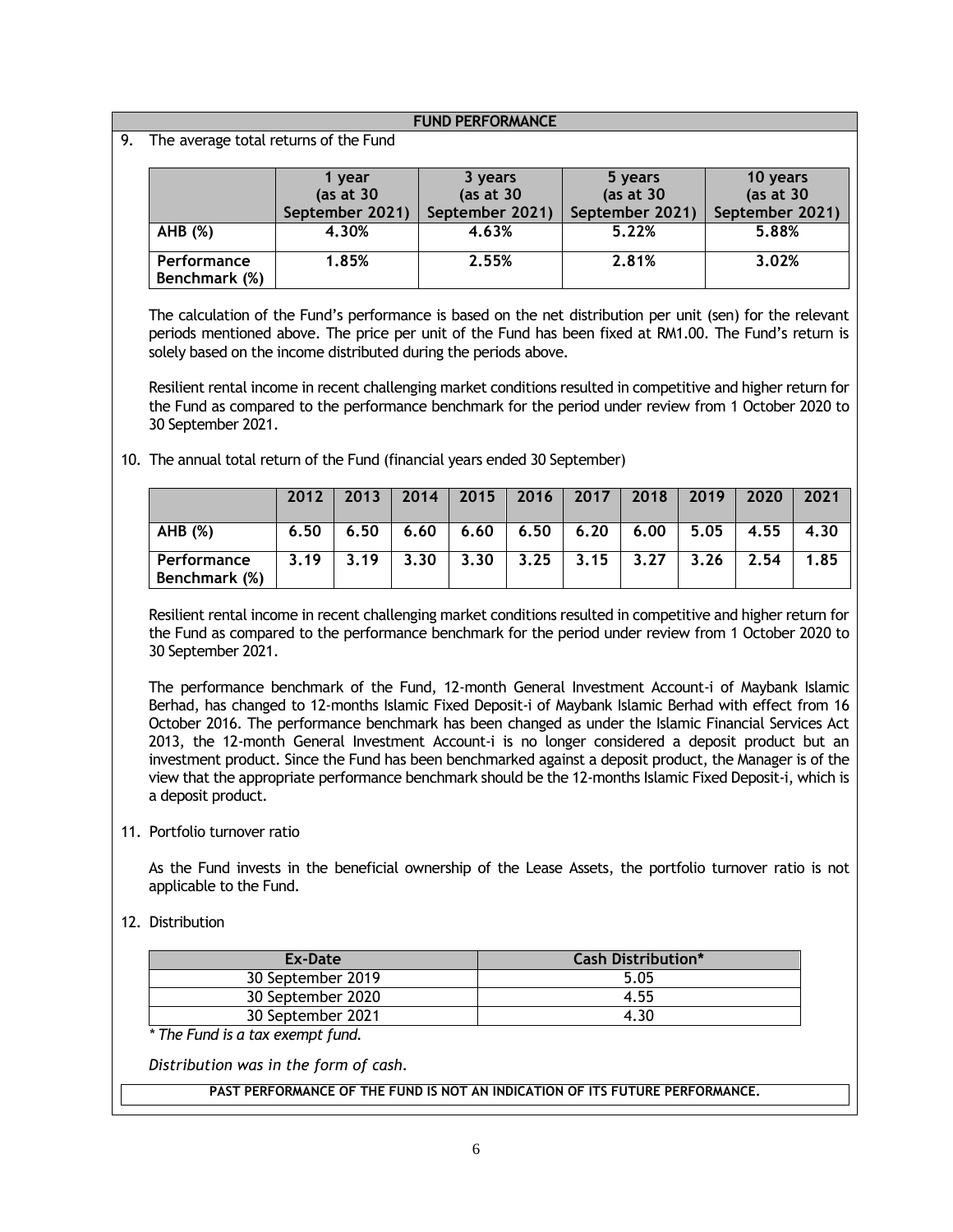|           | <b>FREQUENT ASKED QUESTIONS</b>                                                                                                                                                                                                                                                                                                                                                                                                                                                                                                                                                                                                                                                                                                                                                                                                                                                                                                                                                                                               |  |  |  |  |
|-----------|-------------------------------------------------------------------------------------------------------------------------------------------------------------------------------------------------------------------------------------------------------------------------------------------------------------------------------------------------------------------------------------------------------------------------------------------------------------------------------------------------------------------------------------------------------------------------------------------------------------------------------------------------------------------------------------------------------------------------------------------------------------------------------------------------------------------------------------------------------------------------------------------------------------------------------------------------------------------------------------------------------------------------------|--|--|--|--|
|           | 13. ABOUT AMANAH HARTANAH BUMIPUTERA                                                                                                                                                                                                                                                                                                                                                                                                                                                                                                                                                                                                                                                                                                                                                                                                                                                                                                                                                                                          |  |  |  |  |
|           | 1. What is AHB<br>AHB is an Islamic unit trust fund that invests primarily in the beneficial ownership of commercial<br>properties in prime locations in Malaysia. It is available to be subscribed by Bumiputera investors<br>at a price of RM1.00 per unit at all AHB's authorised distributors throughout Malaysia. The Fund is<br>presently backed by nineteen (19) prime commercial properties that are already tenanted and are<br>enjoying a steady stream of rental income. It is established to provide opportunity to Bumiputera<br>investors to participate in owning prime commercial properties through the holding of units in AHB<br>as Unit Holders.                                                                                                                                                                                                                                                                                                                                                          |  |  |  |  |
| 2.        | What is the investment objective of AHB?<br>The Fund seeks to provide Unit Holders with a regular and consistent income stream whilst<br>preserving Unit Holders' investment capital                                                                                                                                                                                                                                                                                                                                                                                                                                                                                                                                                                                                                                                                                                                                                                                                                                          |  |  |  |  |
| 3.        | Who are eligible to invest in AHB?<br>The following persons are eligible to invest in AHB:<br>(i) Malaysian Bumiputera:<br>(a) Akaun Dewasa (18 years and above);<br>(b) Akaun Remaja* (For minor age three (3) months and above but below 18 years under the<br>name of a legal guardian. Legal guardian must be 18 years and above. Both legal guardian<br>and minor must be Malaysian Bumiputera);<br>*Note: With effect from 1 July 2021, all Akaun Remaja will be automatically converted to<br>Akaun Dewasa (single account status) upon the minor reaching the age of 18 years old. The<br>legal guardian of all the Akaun Remaja opened before this date are advised to consult AHB's<br>authorised distributors to facilitate the conversion process, if they have not done so already.<br>(ii) Bumiputera institution $^{Note (4)}$ ; and<br>(iii) Others as specified by the deed<br>Note (4): Any sale of units to Bumiputera institution is by invitation from the Manager, in consultation with the<br>Sponsor. |  |  |  |  |
| 4.        | What are the advantages of investing in AHB?<br>• The investment is backed by commercial properties in prime locations in Malaysia<br>• AHB is an investment scheme that has been certified as Shariah-compliant<br>• The Fund is managed by professional and experienced fund manager<br>• Affordable as it only requires small initial investment<br>• Your rights and interests are closely monitored by the trustee for the Fund<br>• Long-term investment with potentially competitive returns                                                                                                                                                                                                                                                                                                                                                                                                                                                                                                                           |  |  |  |  |
|           | INVESTING IN AMANAH HARTANAH BUMIPUTERA                                                                                                                                                                                                                                                                                                                                                                                                                                                                                                                                                                                                                                                                                                                                                                                                                                                                                                                                                                                       |  |  |  |  |
| 14.<br>1. | What should I do if I am interested to invest in AHB units?<br>You are advised to read and understand the contents of the prospectus of the Fund, which have<br>been registered with the SC, before investing in the Fund. Copies of the prospectus and application<br>forms are available at all AHB's authorised distributors in Malaysia.                                                                                                                                                                                                                                                                                                                                                                                                                                                                                                                                                                                                                                                                                  |  |  |  |  |
| 2.        | What should I do if I want to purchase AHB units?<br>You can purchase AHB units at all AHB's authorised distributors throughout Malaysia on any<br>Business Day during office hours. You are advised to do the following:<br>Ask for assistance at the Enquiry Counter<br>٠<br>You will be directed to consult a Financial Executive (FE) who will explain to you on the Fund<br>in more detail                                                                                                                                                                                                                                                                                                                                                                                                                                                                                                                                                                                                                               |  |  |  |  |

• Fill in the form "Borang Pendaftaran - Akaun Dewasa" or "Borang Pendaftaran – Akaun Remaja" whichever is applicable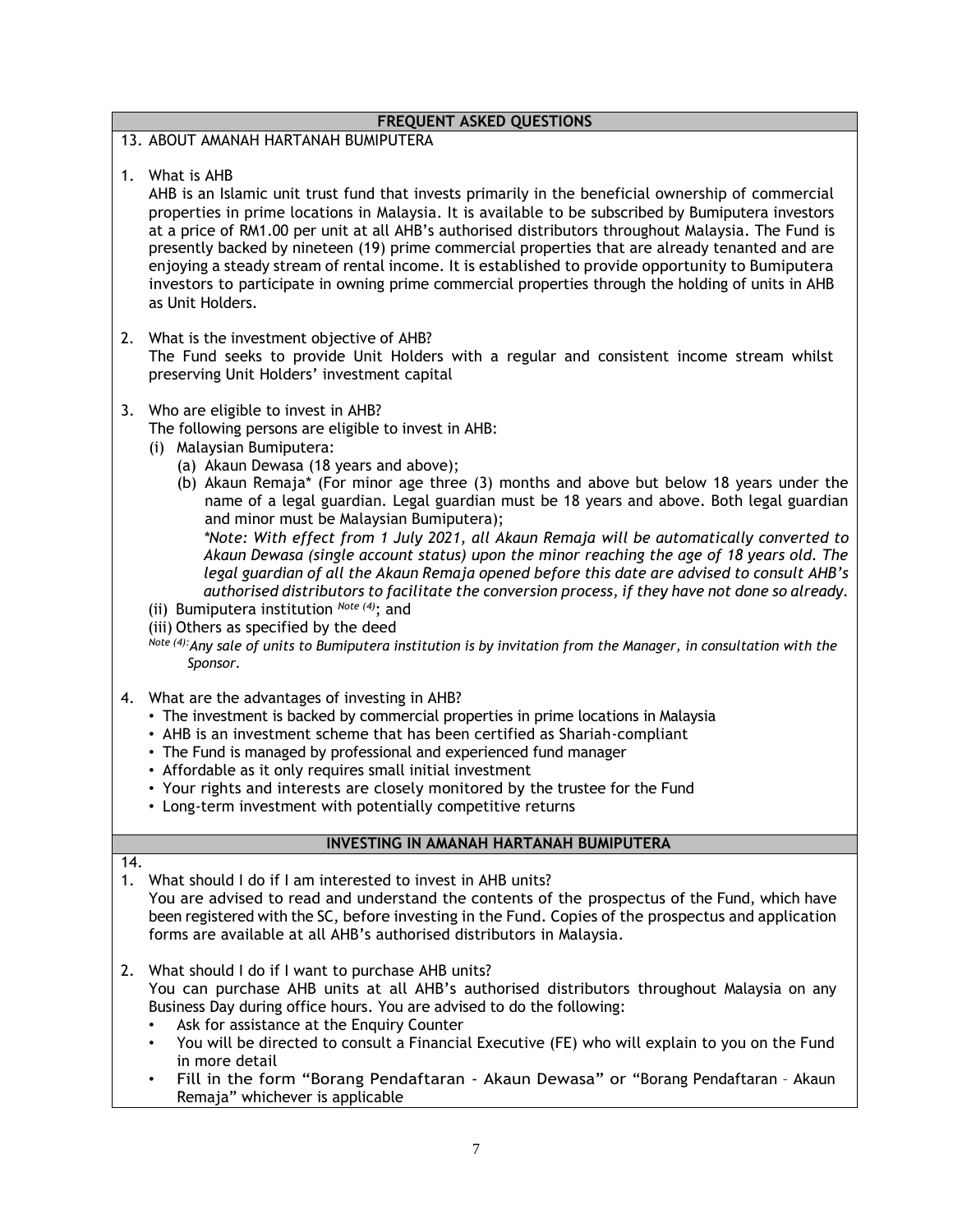(Please take note that you will be required to provide a bank account number in the form. This is to facilitate the payment of dividend, if any, as the dividend will be paid directly into your bank account. A minimum charge may be imposed to cover transaction costs upon payment of dividend.)

- Submit the completed form together with your NRIC, or MyKad/ original Birth Certificate (for individuals aged three (3) months to 18 years old) and the investment amount in either cash or banker's cheque at the counter. Subsequently, a validated copy of the "Borang Pendaftaran" will be issued to you as evidence of your investment.
- 3. How much is a unit price of AHB? The price of a unit is fixed at RM1.00.
- 4. What are the minimum, maximum and additional investment allowed? The minimum initial investment for an individual is 100 units and a Bumiputera institution is 250,000 units.

The maximum investment for an individual is 500,000 units and a Bumiputera institution is up to 50% of the size of the Fund *Note (5)* . The Manager has the discretion to vary the limit on investment by any individual and/or Bumiputera institution.

*Note(5) Subject to availability of the units.*

The minimum additional investment for an individual is 50 units. The minimum additional investment for a Bumiputera institution is to be determined by the Manager and the Sponsor.

- 5. What is the minimum units for redemption? The minimum redemption of units per individual is 100 units. The minimum redemption of units for a Bumiputera institution is to be determined by the Manager and the Sponsor. You can redeem your units by filling in the "Borang Jualan Balik" at the counter. *(Please take note that the remaining balance in your account must be at least 100 units. Otherwise you will be required to redeem all of your balance and your account will be closed.)*
- 6. How frequent can I redeem my units? Redemption can only be done once in a calendar month.
- 7. How do I pay to invest in AHB? Either by cash or banker's cheque (Personal cheques will be subjected to cheque clearance).
- 8. Will I get a passbook or certificate on my investment upon acceptance of investment in AHB units? Your investment is evidenced by a validated copy of the "Borang Pendaftaran" at the point of making your purchase of AHB units.

A statement shall be issued every six months showing the balance of your investment in AHB. In addition, you may also request for your statement to be printed out at any AHB's authorised distributor by producing your identity card. However, the statement will not be produced immediately upon your request. The authorised distributor will contact you once the statement is ready for collection.

- 9. How frequent is the income distribution? Income distribution (if any) will be made on a semi-annual basis.
- 10. Can the distributions be reinvested? Any distribution from the Fund may be in the form of cash and/or units. If distribution is in the form of cash, such distribution will be automatically credited into your bank account.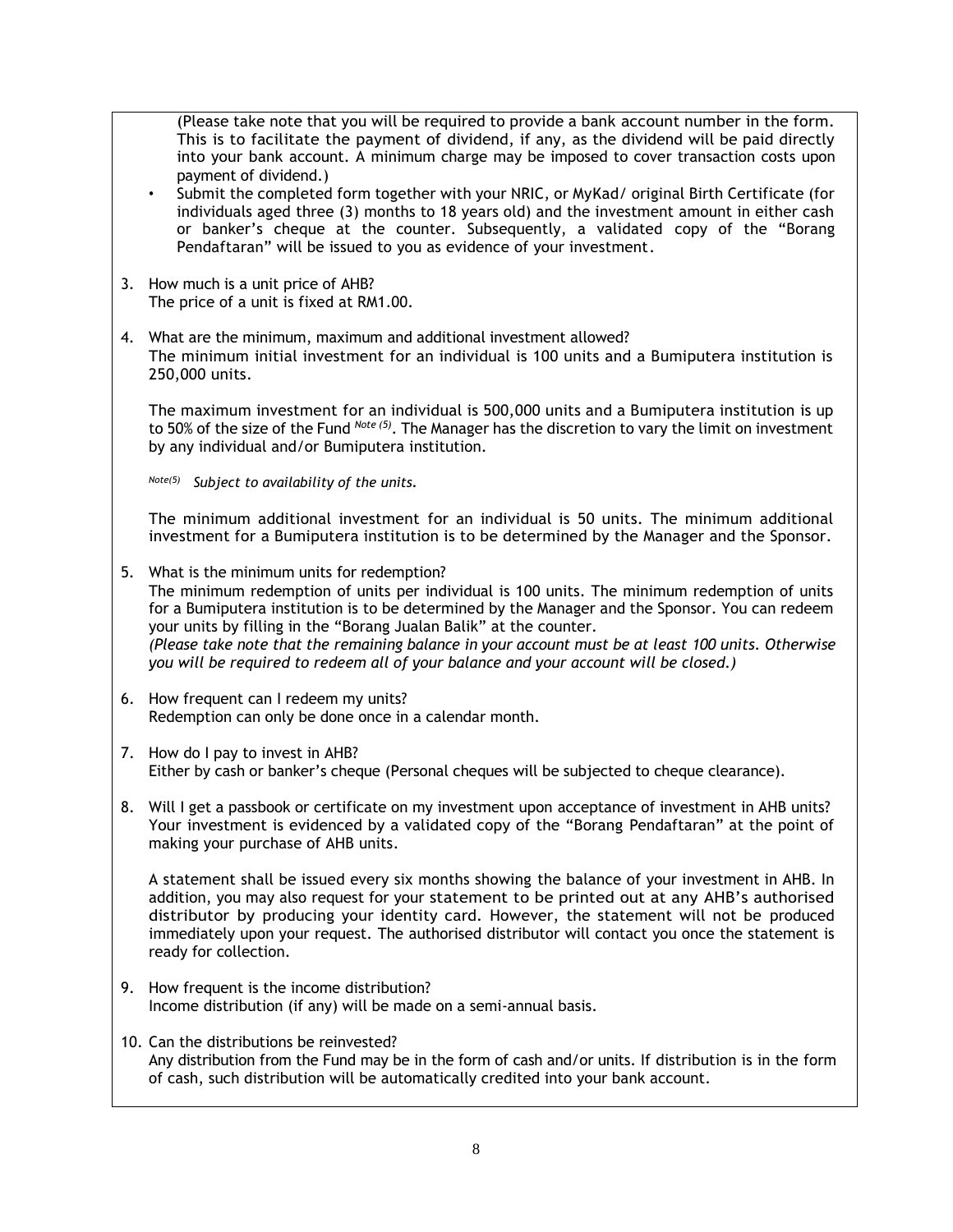For any distribution in the form of units, such units will be credited into the Unit Holder's AHB account. If the value of distribution is 0.005 of a unit and above, the Unit Holder's entitlement will be rounded up to the nearest 2 decimal places, and if the value is below 0.005 of a unit, the Unit Holder's entitlement will be rounded down to the nearest 2 decimal places.

- 11. Are there any sales or repurchase fees or charges imposed? There will be no charges or fees imposed. You can buy and sell the unit at exactly RM1.00 per unit for cash transaction.
- 12. Is there any maturity period for the Fund? There is no maturity period for the Fund. The Fund's tenure is indefinite, subject to the terms of the deed and the transaction documents.
- 13. Can I transfer the units to my next of kin/ others? Transfer of units is not permitted, save for the following:
	- (i) transfer to and from the Sponsor; or
	- (ii) transfer to the trustee, administrator or executor of the estate of a deceased Unit Holder who is entitled to be registered as a Unit Holder in accordance with Section 313 of the Capital Markets and Services Act 2007; or
	- (iii) transfer to and from financial institutions which have provided financing to Unit Holders for the purchase of units.
- 14. Where can I obtain more information on AHB? You may contact the Manager at 03-2297 7888.

### **CONTACT INFORMATION**

15. Who should I contact for further information or to lodge a complaint?

- 1. For internal dispute resolution, you may contact: Maybank Asset Management Sdn Bhd Level 12, Tower C Dataran Maybank No. 1, Jalan Maarof 59000 Kuala Lumpur Tel: 03-2297 7888 Fax: 03-2715 0071 Website: [www.maybank-am.com](http://www.maybank-am.com/) Email: mamcs@maybank.com.my
- 2. If you are dissatisfied with the outcome of the internal dispute resolution process, please refer your dispute to the Securities Industry Dispute Resolution Center ("SIDREC")
	- (a) Via phone to : 03-2282 2280
	- (b) Via fax to : 03-2282 3855
	- (c) Via e-mail to : [info@sidrec.com.my](mailto:info@sidrec.com.my)
	- (d) Via letter to: Securities Industry Dispute Resolution Center ("SIDREC")
		- Unit A-9-1, Level 9, Tower A Menara UOA Bangsar No. 5, Jalan Bangsar Utama 1 59000 Kuala Lumpur.
- 3. You can also direct your complaint to the SC even if you have initiated a dispute resolution process with SIDREC. To make a complaint, please contact the SC's Consumer & Investor Office:
	- (a) Via phone to Aduan Hotline at: 03-6204 8999
	- (b) Via fax to : 03-6204 8991
	- (c) Via e-mail to : [aduan@seccom.com.my](mailto:aduan@seccom.com.my)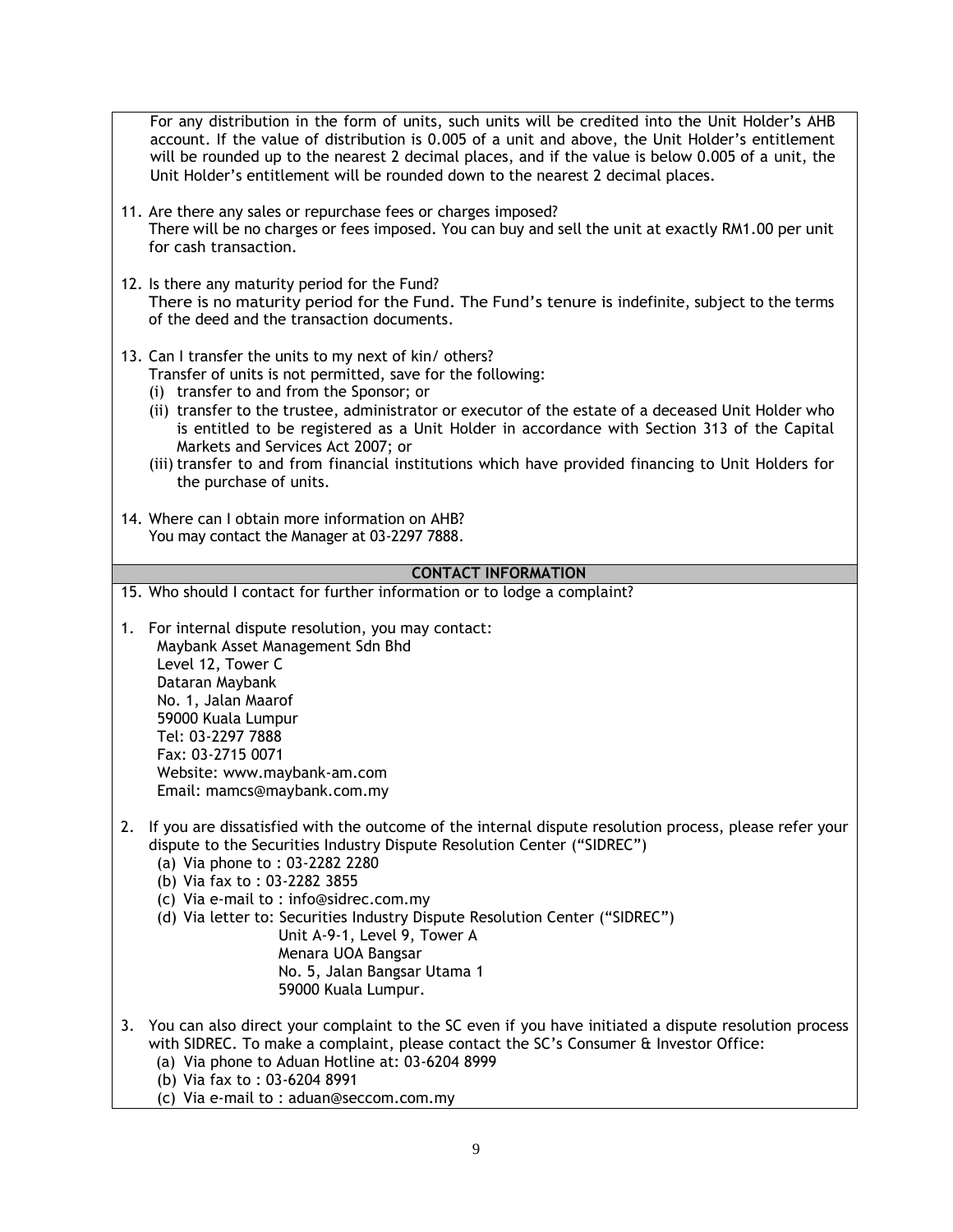- (d) Via online complaint form available at www.sc.com.my
- (e) Via letter to: Consumer & Investor Office
	- Securities Commission Malaysia 3 Persiaran Bukit Kiara Bukit Kiara 50490 Kuala Lumpur.
- 4. Federation of Investment Managers Malaysia (FIMM)'s Complaints Bureau:
	- (a) Via phone to : 03-2092 3800
	- (b) Via fax to : 03-2093 2700
	- (c) Via e-mail to : [complaints@fimm.com.my](mailto:complaints@fimm.com.my)
	- (d) Via online complaint form available at [www.fimm.com.my](http://www.fimm.com.my/)
	- (e) Via letter to: Legal, Secretarial & Regulatory Affairs
		- Federation of Investment Managers Malaysia 19-06-1, 6<sup>th</sup> Floor, Wisma Tune No. 19, Lorong Dungun Damansara Heights 50490 Kuala Lumpur.

#### **GLOSSARY**

| beneficial ownership  | The beneficial interest to the Real Estate Assets and shall include<br>all rights attaching to ownership of a real estate asset other than<br>legal ownership. The beneficial interest is however subject to any<br>existing rights (whether registered or otherwise). The Sponsor or its<br>affiliates will continue to be the registered owner of the Real Estate<br>Assets. In the case where the Real Estate Asset is held under master<br>title and the Sponsor or its affiliate is the beneficial owner of the<br>said Real Estate Asset, until such time a separate individual title is<br>issued in favour of the Sponsor or its affiliate, means such beneficial<br>ownership as transferred to the Fund pursuant to the assets<br>purchase agreement. The above is subject to the terms of the<br>transaction documents to which the Sponsor is a party |
|-----------------------|-------------------------------------------------------------------------------------------------------------------------------------------------------------------------------------------------------------------------------------------------------------------------------------------------------------------------------------------------------------------------------------------------------------------------------------------------------------------------------------------------------------------------------------------------------------------------------------------------------------------------------------------------------------------------------------------------------------------------------------------------------------------------------------------------------------------------------------------------------------------|
| <b>Business Day</b>   | A day (excluding Saturday, Sunday and public holiday) on which<br>commercial banks are open for business in Kuala Lumpur and<br>Selangor, Malaysia                                                                                                                                                                                                                                                                                                                                                                                                                                                                                                                                                                                                                                                                                                                |
| <b>Exercise Price</b> | The purchase consideration for the beneficial ownership of Real<br>Estate Assets which shall be the aggregate of:                                                                                                                                                                                                                                                                                                                                                                                                                                                                                                                                                                                                                                                                                                                                                 |
|                       | (i) in respect of Lease Assets, the acquisition price set out in assets<br>purchase agreements whereby the beneficial interest in the<br>Lease Assets were acquired by the Trustee;                                                                                                                                                                                                                                                                                                                                                                                                                                                                                                                                                                                                                                                                               |
|                       | (ii) in respect of Real Estate Assets other than the Lease Assets, the<br>acquisition price as set out in the relevant asset purchase<br>agreements; and                                                                                                                                                                                                                                                                                                                                                                                                                                                                                                                                                                                                                                                                                                          |
|                       | (iii) any accrued service charge arising from the service agency<br>agreement.                                                                                                                                                                                                                                                                                                                                                                                                                                                                                                                                                                                                                                                                                                                                                                                    |
| Guidelines            | The Guidelines on Unit Trust Funds and any other relevant guidelines<br>on unit trust funds issued by the SC                                                                                                                                                                                                                                                                                                                                                                                                                                                                                                                                                                                                                                                                                                                                                      |
| Lease Assets          | The following real estates:                                                                                                                                                                                                                                                                                                                                                                                                                                                                                                                                                                                                                                                                                                                                                                                                                                       |